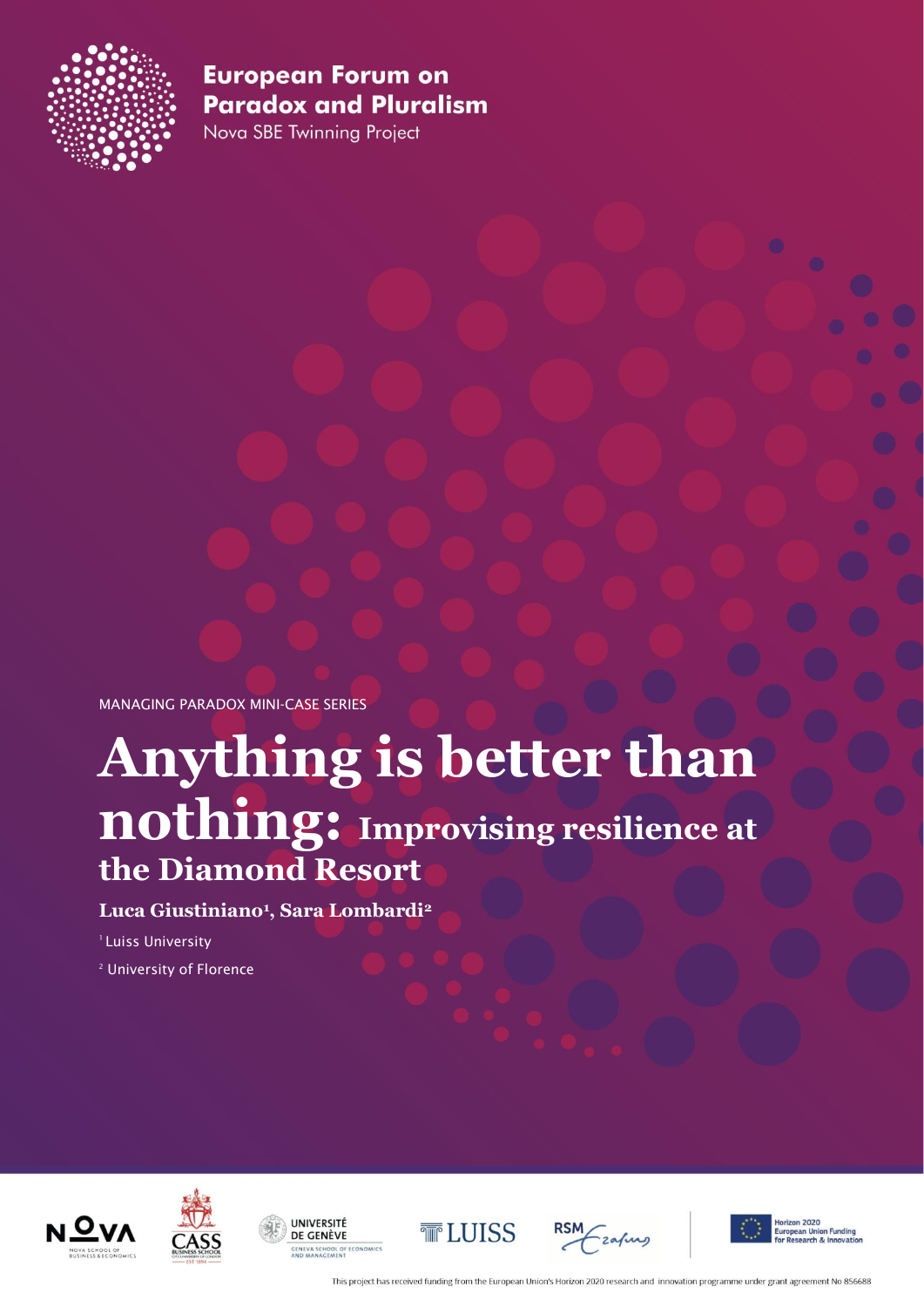

Nova SBE Twinning Project

"If everything seems under control, you're not going fast enough" *Former racing driver Mario Andretti*

#### **THE CASE**

The hospitality industry in Italy accounts for approximately 60% of the national tourism industry (Mordor Intelligence, 2019). In 2019, the contribution of tourism to the Italian GDP was estimated to be around 237 billion euros (13.3% of the overall GDP) and it was expected to reach 14.3% in 10 years (World Travel & Tourism Council, 2020). In terms of hotels and available rooms, Italy is currently the first country in Europe and the fourth in the world with around 33 thousand hotels and 1 million rooms, behind only by the United States, China, and Japan (Ribaudo and Franzese, 2019). Alongside this, new independent hotels, hotel chains, branded hotels have appeared throughout the country and the number of employees working for tourism and hospitality has increased dramatically: from 950 thousand employees in 2014 to 1.17 million in 2018 (Federazione delle Associazioni Italiane Alberghi e Turismo, 2020).

This sector has been hit by COVID-19 as one could have never foreseen. The impact has been even more severe given that Italian hospitality relies strongly on international demand, which offsets domestic demand. Due to the pandemic, Italy lost about 30 million tourists only between March and May 2020. Recent estimates from the World Tourism Organization (UNWTO, 2020) calculate that a return to pre-pandemic levels might not happen before 2023.

Monday, March 9, 2020: The day had been long and intense. It was 8.00 p.m. and Piero Giraudi, Diamond Resort's General Manager, was still in the office, preparing the hotel for the high season and having a final look at the resume of two waiters the HR manager had selected for the breakfast buffet. He had scheduled a last-minute interview with them the day after. The hotel would have opened its doors next week.

As he used to do, before going home, he turned on the TV and searched for the national news. He almost jumped off his chair. In a prime time news conference, as an attempt to control the spread of the coronavirus, the prime minister was announcing









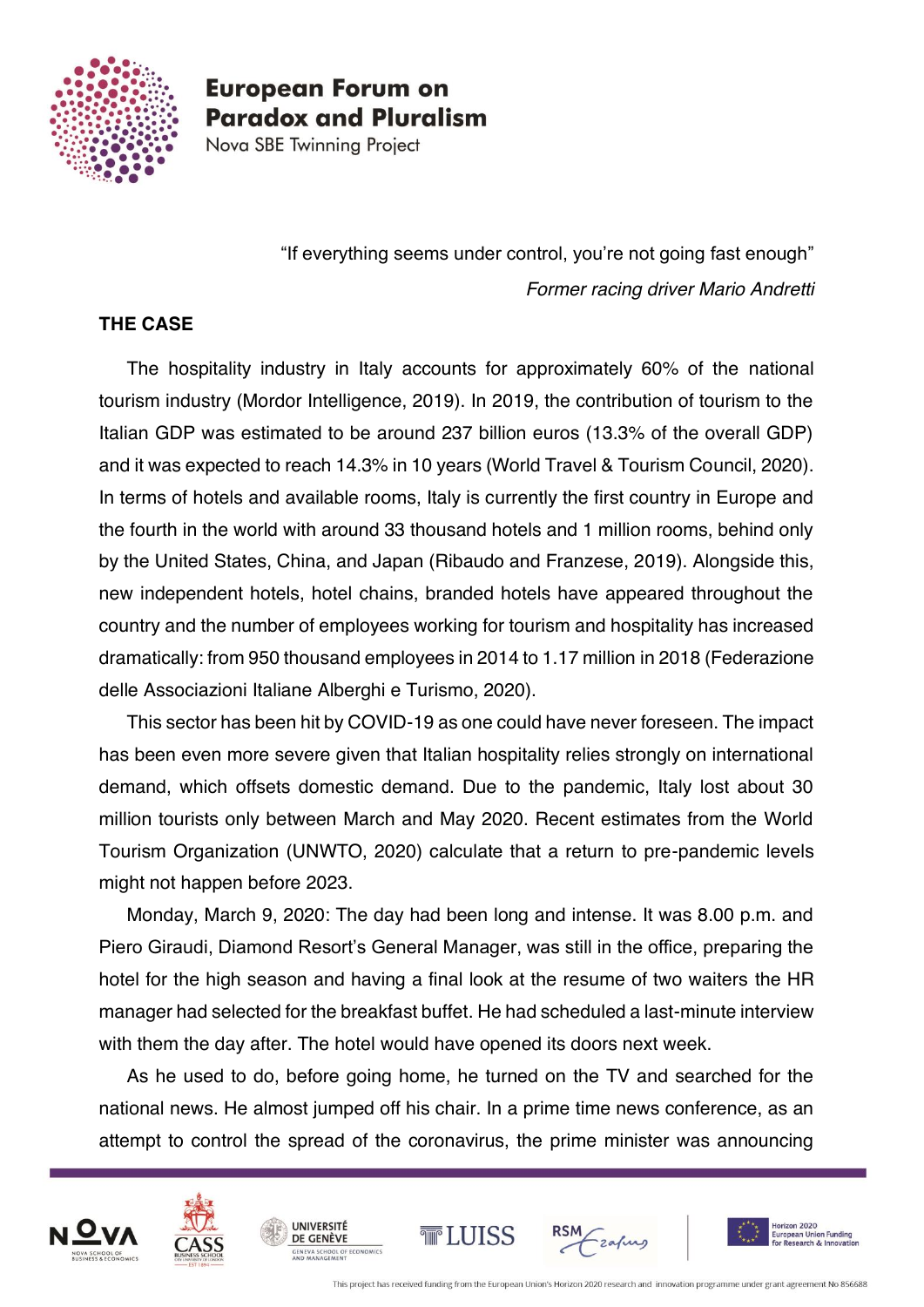

Nova SBE Twinning Project

severe national limits on travel. As of Tuesday, a permission would have been necessary for Italians who had to move around the country for reasons of work, health or extenuating circumstances. All sports events and outdoor gatherings were forbidden. A 6 p.m. curfew on bars, at the moment in place in the northern areas, would have been extended to the whole country. It came the moment when Piero Giraudi realized that COVID-19 had changed his life and the resort's destiny forever.

Before the pandemic, the plans and figures for Diamond Resort's 2020 seasons were extremely encouraging. The season would have opened with a one-week sold out edition of the world golf championship. Overall, the new season was expected to be particularly profitable: a great portion of loyal guests had already reserved their rooms; weddings and parties had been booked throughout the entire summer and, thanks to the successful marketing strategy implemented during the winter, a massive number of new guests had booked their vacation largely in advance. Further, meaningful partnerships with tours, activities & attractions that the resort has recently established boded significant flows of foreign tourists coming in low season to visit the countryside and the wonderful coasts surrounding Diamond Resort. The ambitious budget that the General Manager had negotiating with the Board of Directors in September seemed to be easily and rapidly attainable.

After the lockdown announced by the government, the resort's opening planned in March was cancelled, together with the entire agenda of events and bookings. Due to the spread of the virus, the loss of the 2020 season was estimated to be around 70% of 2019 revenues.

On top of that, during the rise of the pandemic, the resort had to face a further challenge. Because of new investments made by the holdings, in May the resort was acquired by a new corporate. Piero Giraudi had therefore to get to know the new top management, building a trusted relationship from scratch, illustrating the plans for the future, while, more importantly, depicting a strategy for recovering from the crisis.

Piero Giraudi had been in the hotel business for 30 years and was particularly known in the sector for his competence, leadership style, and commitment to his managerial





**UNIVERSITÉ** 

DE GENÈVE





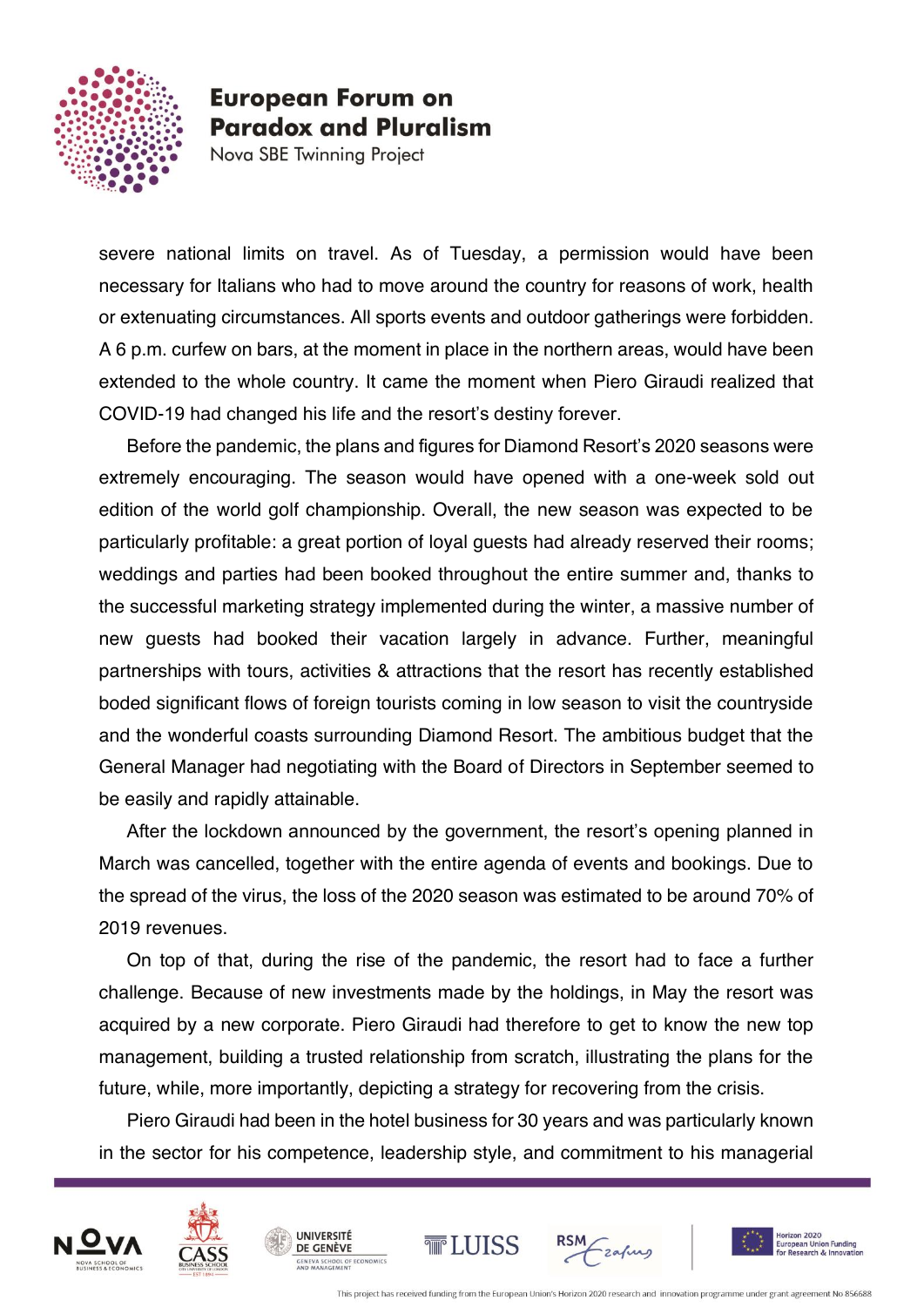

Nova SBE Twinning Project

role. In his CV he had accumulated noteworthy job experiences in big luxury resorts located both in Italy and abroad. Although during his career he had had to face world crises such as that caused by the Gulf War and the spread of the SARS epidemic (2002- 2004), the COVID-19 emergency seemed to raise completely new critical issues, questioning Piero Giraudi's skills and his ability to outline timely solutions.

**The case of Diamond Resort raises some questions**:

- How can Piero Giraudi improvise new actions to face the consequences caused by COVID-19?
- How should he exercise his leadership given also the change occurred in the top management?
- What opportunities do you see Diamond Resort can seize to recover from the shock caused by the pandemic?
- The need to identify solutions to the problems raised by the pandemic leads Piero Giraudi to question his expertise and ways of working. What can he and his team learn from this 'improvised' solutions? Hence, what solutions could be brought in the 'new normal'?

#### **References & Useful sources:**

Federazione delle Associazioni Italiane Alberghi e Turismo, 2020. Number of Employees Working for Tourism and Hospitality Services in Italy from 2014 to 2019. In Statista. September 30, Retrieved from

[https://www.statista.com/statistics/707003/number-of-employees-working-for-tourism](https://www.statista.com/statistics/707003/number-of-employees-working-for-tourism-and-hospitality-italy-timeline/)[and-hospitality-italy-timeline/](https://www.statista.com/statistics/707003/number-of-employees-working-for-tourism-and-hospitality-italy-timeline/)

Lombardi, S., Cunha, M. P., & Giustiniano, L. 2021. Improvising resilience: The unfolding of resilient leadership in COVID-19 times. *International Journal of Hospitality Management*, 95, 102904.





**UNIVERSITÉ** 

DE GENÈVE

HOOL OF ECONOMIC





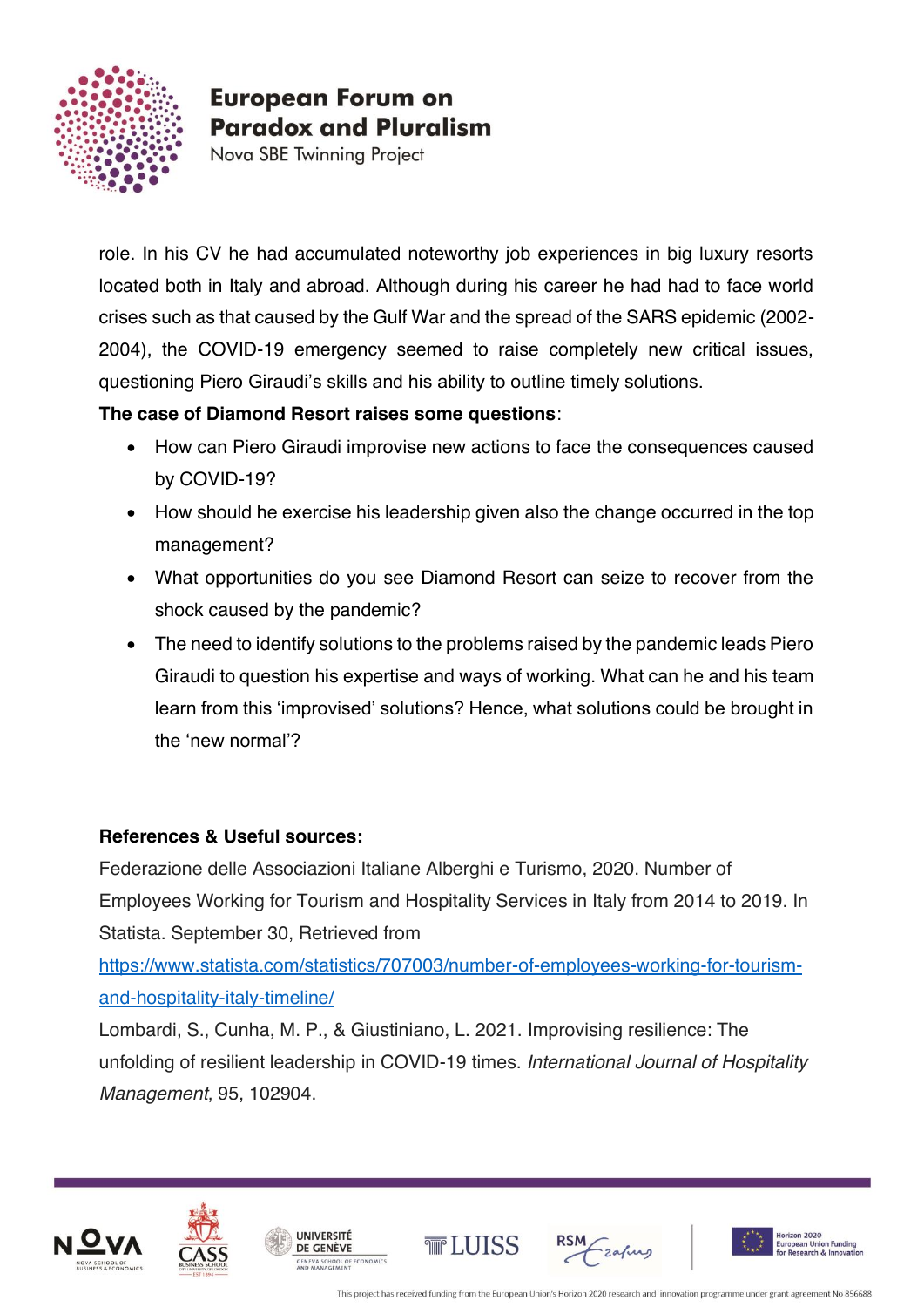

Nova SBE Twinning Project

Mordor Intelligence, 2019. *Hospitality Industry in Italy - Growth, Trends, and Forecasts (2020-2025*). Retrieved from [https://www.mordorintelligence.com/industry](https://www.mordorintelligence.com/industry-reports/hospitality-industry-in-italy)[reports/hospitality-industry-in-italy](https://www.mordorintelligence.com/industry-reports/hospitality-industry-in-italy)

Ribaudo, R., Franzese, A., 2019. Italy Hotels & Chains Report. Horwath HTL. UNWTO (United Nations World Tourism Organization), 2020. Impact Assessment of the COVID-19 Outbreak on International Tourism. Retrieved from [https://www.unwto.org/impact-assessment-of-the-covid-19-outbreak-on-international-](https://www.unwto.org/impact-assessment-of-the-covid-19-outbreak-on-international-tourism)

[tourism](https://www.unwto.org/impact-assessment-of-the-covid-19-outbreak-on-international-tourism)

World Travel & Tourism Council (WTTC), 2020. Total Contribution of Travel and Tourism to GDP in Italy from 2014 to 2029. In Statista. February 6, Retrieved from <https://www.statista.com/statistics/627988/tourism-total-contribution-to-gdp-italy/>

Cunha, M. P., Cunha, J. V. & Kamoche, K. 1999. Organizational improvisation: What, when, how and why. International Journal of Management Reviews, 1, 299-341. Giustiniano, L., Clegg, S. R., Cunha, M. P. & Rego, A. 2018. Elgar introduction to theories of organizational resilience, Massachusetts, USA: Edward Elgar Publishing. Giustiniano, L., Cunha, M. P., & Clegg, S. 2016. The dark side of organizational improvisation: Lessons from the sinking of Costa Concordia. *Business Horizons*, 59(2), 223-232.

Giustiniano, L., Cunha, M. P., Simpson, A. V., Rego, A., & Clegg, S. 2020. Resilient leadership as paradox work: Notes from COVID-19. *Management and Organization Review*, 1-5.

King, G. A. & Rothstein, M. G. 2010. *Resilience and leadership: The self-management of failure*. In M. G. Rothstein & J. R. Burke (Eds.), Self-management leadership development (pp. 361-394), Cheltenham, UK: Edward Elgar.

Lombardi, S., Cunha, M. P., & Giustiniano, L. 2021. Improvising resilience: The unfolding of resilient leadership in COVID-19 times. *International Journal of Hospitality Management*, 95, 102904.

#### **About the authors:**





**UNIVERSITÉ** 

DE GENÈVE A SCHOOL OF ECONOMICS





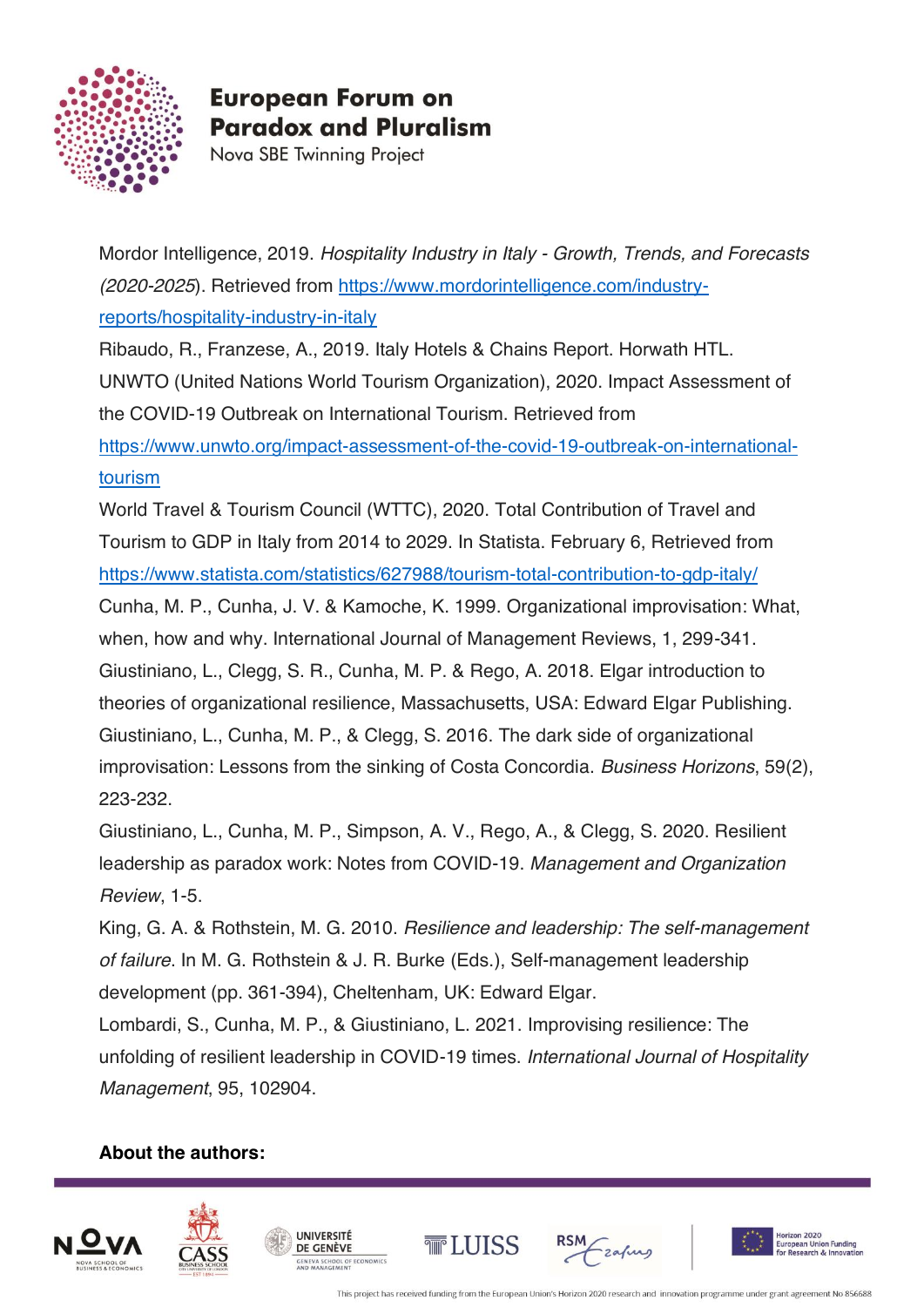

Nova SBE Twinning Project

*Luca Giustiniano* is Full Professor of Organization Studies at the Department of Business and Management, Luiss University, with specialization in resilience and organizational design.

*Sara Lombardi* is Senior Assistant Professor at the Department of Economics and Management, University of Florence, and focused her research on organizational behavior and creativity.